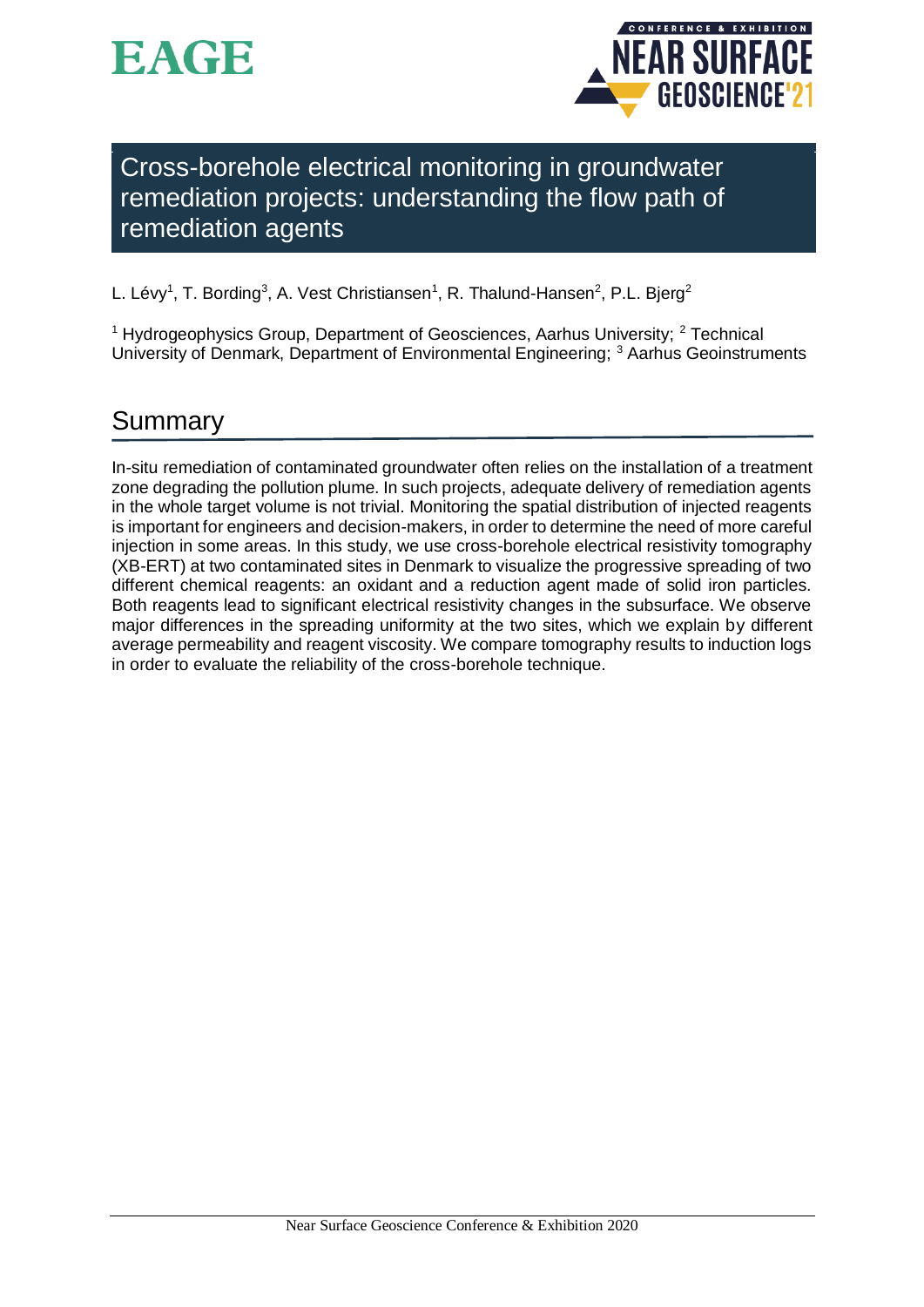

#### **Cross-borehole electrical monitoring in groundwater remediation projects: understanding the flow path of remediation agents**

### **Introduction**

At the European scale, a total of 2.8 million contaminated sites was estimated in 2017 (Pérez and Eugenio, 2018). Remediation by excavation is expensive and can lead to a significant carbon footprint. Remediation by *in-situ* groundwater treatment relies on the installation of a treatment zone (TZ) intersecting the contaminant plume. The TZ is installed by injecting reactive agents, such as strong chemical oxidants (Tsitonaki et al., 2010) or micro-scale zero-valent-iron (ZVI) (Xin et al., 2015). Adequate delivery of reagents is a major challenge for *in-situ* remediation. Cross-borehole electrical resistivity tomography (XB-ERT) is well suited for providing spatial and temporal views of the chemical changes in groundwater, initiated by the injection of chemical remediation agents, while maintaining a high resolution (e.g. Perri et al., 2012). We explore here the lessons learnt from monitoring by XB-ERT the injection of two types of reagents at two sites in Denmark.

#### **Kærgård and Farum study sites**

Kærgård Plantation, located near the west coast, is one of the largest polluted sites in Denmark, with over 300.000 tons of pharmaceutical waste (mostly chlorinated solvents) dumped in sand dunes between 1956 and 1973. A clean-up experiment, involving over 100 wells for injection of  $H_2O_2$  (remediation by chemical oxidation) and 30 electrode-boreholes for monitoring, was carried out in December 2019 (Fig. 1). The top eight meters below ground surface are monitored, where the geology consists of sand and gravel layers.

Farum study site is located on a paved parking lot in the suburb of Copenhagen. Waste from a packaging and plastic factory active in the period 1959-1989, led to several groundwater contamination hotspots (chlorinated solvents and hydrocarbons). The chemical reduction agent Provect-IR®, which contains micro-scale ZVI, is the main reagent at this site. Two separate injection rounds were carried out in the same volume in August 2019 and December 2020. XB-ERT monitoring for both injection rounds was carried out with the same nine electrode boreholes (E1-E9, see Fig. 1). The investigated volume is entirely below water table, starting 10 m below ground surface. Geology consists of quaternary sandy till in the top 3-5 m of the investigated volume, underlain by glacio-fluvial meltwater sands.

#### **Cross-borehole ERT set-up and visualization**

Three types of electrode configurations are used: (i) "single borehole", with the four electrodes in one borehole, (ii) "AB-MN", with the current dipole in one borehole and the voltage dipole in another one and (iii) "AM-BN", with current sent between two boreholes and voltage measured between the two same boreholes (Bing and Greenhalgh, 2001). Each electrode borehole consists of 32 ring electrodes mounted on a PVC tube. The distance between neighbouring boreholes is 5 and 2.5 m, in Kægård and Farum, respectively, while the corresponding vertical electrode spacing is 0.25 and 0.3 cm. Fullwaveform ERT and Time Domain Induced Polarization (IP) data were collected with a 12-channel ABEM Terrameter LS instrument, at a sampling rate of 3750 Hz, with 2 s on-time. More details about data processing and inversion settings can be found in Bording et al. (2021) and Lévy et al. (2021).

In order to provide a meaningful visualisation of the spreading, we plot the ratio of resistivity models obtained after injection, against resistivity models in the baseline. In Kærgård, baseline data were collected in November 2019 while the monitoring data were collected over the three weeks of injection in December 2019. In Farum, a baseline was measured before the first injection "Inj#1", and monitoring took place at +1 day, +14 days, + 90 days, +270 days and +450 days after the end of Inj#1. The second injection, "Inj#2", was monitored thanks to a new baseline and a post-injection round at +20 days.

#### **Two sites, two stories**

The difference in spreading of remediation agent, as imaged by XB-ERT, is striking (Fig. 1). In Kærgård, a large low-resistivity anomaly always surrounds the injection screens. A minimum of 30% resistivity drop is observed in transect E18-E19, a few hours after injection in screens nearby. In most transects (e.g. E13-E14 and E20-E25 in Fig. 1), we observe resistivity decrease beyond two orders of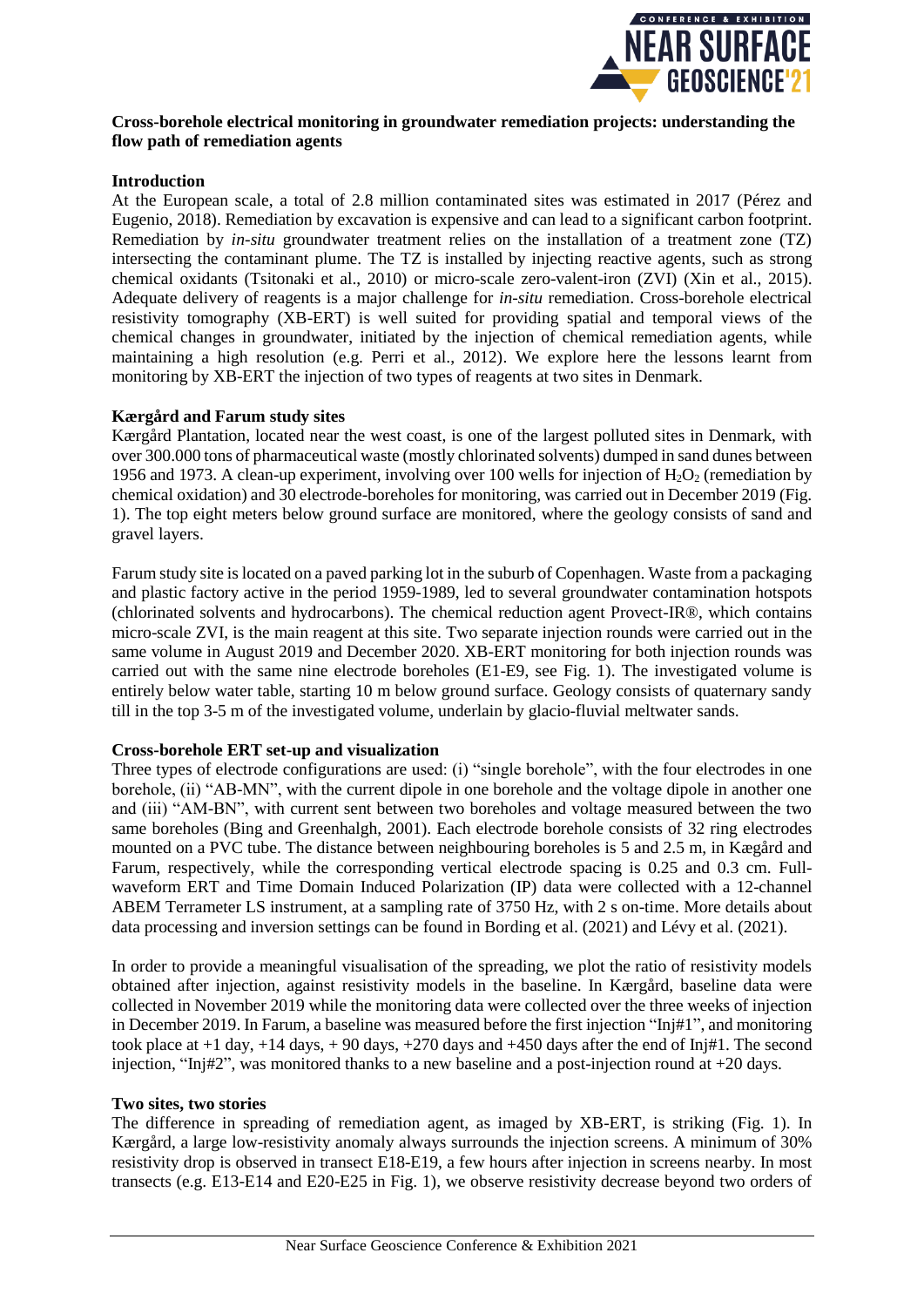

magnitude. Spreading seems to be achieved by both local injection and "natural" flow from upstream. For example, the resistivity decrease below injection screens observed the day of injection in transect E13-E14 is attributed to reagent injected in upstream wells (deeper screens and gravity sinking).



*Figure 1. Ratio plots of resistivity inversions at Kærgård and Farum. The same colour scale is used for all plots: white = no change; light blue = resistivity decrease by 33%; dark blue = resistivity decrease by a factor 50 and beyond. Kærgård: three different transects, including two boreholes each, measured the last day of injection and plotted as the ratio against the baseline. Black bars with white rectangles indicate injection wells and corresponding screens. Grey bars covering represent electrode boreholes. Farum: transect E6-E7-E8-E9 at +1 and +450 days after the first injection, as well as + 20 days after the second injection, plotted as the ratio against the relevant baseline. Injection screen are shown as black points on the transect. On the map, injection wells are shown in red and green for Inj#1 and Inj#2, respectively. Four MIP wells, where induction logs were collected, are also shown.*

In Farum, the injected remediation agent seems to flow through preferential pathways rather than spreading smoothly. Three main clusters, more or less elongated, show a resistivity drop beyond two orders of magnitude one day after Inj#1, at 22.5, 24.5 and 26 m elevation, although injection has taken place in screens covering the whole depth range 21-26 m (Fig. 1). XB-ERT monitoring over 1.5 year after Inj#1 indicates a slow downstream spreading of the low-resistivity anomaly. But the volume between 22.5 and 24.5 m elevation seems to remain mostly empty of remediation agent. Massive upstream and surface leakage, observed during field activities and in chemical monitoring, indicate that the non-uniformity imaged by XB-ERT is only the "tip of the iceberg" (Lévy et al., 2021).

During the second injection, the injection points were focused on the "problematic" volume (see transect Inj#2 +20 days in Fig. 1). According to XB-ERT results, the second injection also ended up flowing through a preferred pathway at 26m elevation, while most of the target volume remained unaffected.

The monitoring of this second injection round in Farum also included induction logs "MIP", which are compared in Fig. 2 to electrical conductivity inferred from XB-ERT at the relevant vertical models, extracted from the TZ (along E6-E7-E8-E9) and NS (along E7-E5-E2) transects. The MIP results confirm the preferred pathway taken by the conductive body in the TZ. Induction logs in MIP6 show consistent conductivity values with the inversion models in the NS transect. Similarly, two conductivity peaks, measured in MIP7 at 12.5 and 13m depth, match the XB-ERT conductivity increase. However,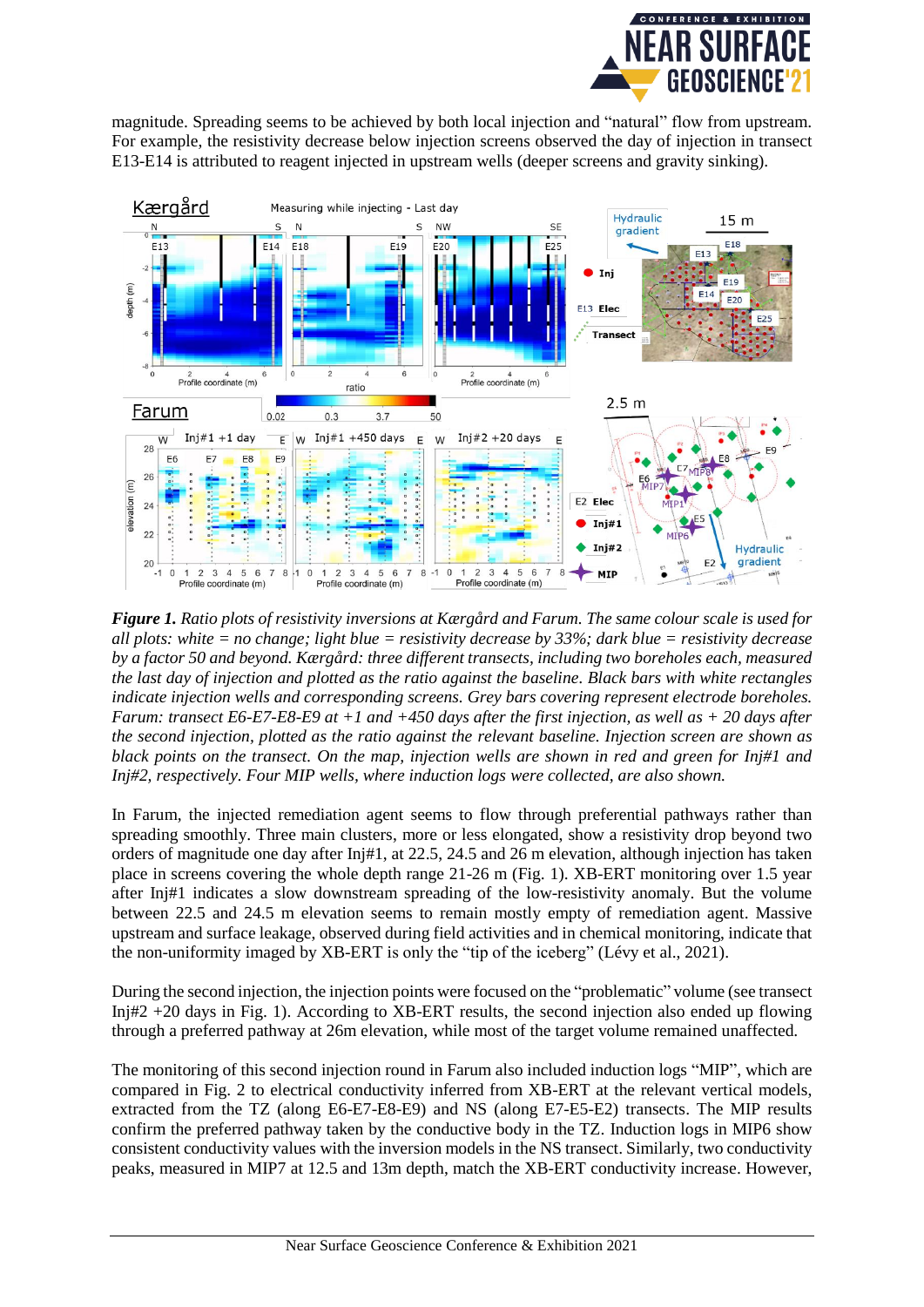

significant discrepancies are observed with MIP1 and MIP8. These discrepancies occur in model cells with limited sensitivity, due to their distance to the electrode boreholes (see Fig. 1). In addition, the quality of XB-ERT data collected in this last monitoring campaign had significantly dropped compared to previous campaigns, most likely due to damage to the electrodes during the new injection. Therefore, the model cells in-between boreholes are more strongly influenced by lateral constraints.



*Figure 2. Comparison of "true" electrical conductivity measured by induction logs (MIP1, MIP6, MIP7 and MIP8, see location in Fig. 1) with inverted conductivity from cross-borehole ERT at Inj#2+20 days in Farum. The depth range 10-20 m corresponds to elevation range 19-29 m.*

## **How can we explain the differences between Kærgård and Farum?**

In order to understand the different spreading patterns at Kærgård and Farum, we computed the permeability field, based on IP data recorded together with ERT and further confirmed at Farum by permeability estimation from 35 grain size analyses at relevant locations (see Lévy et al. (2021)). A major difference between Kærgård and Farum is the average permeability in the main zone targeted by injection:  $10^{-9}$ - $10^{-8}$  m<sup>2</sup> and  $10^{-12}$ - $10^{-11}$  m<sup>2</sup>, respectively (Fig. 3). This difference can be explained by the geology: sand/gravel marine deposits versus glacio-fluvial meltwater sand deposits. In addition, the viscosity of the remediation agent is much lower in Kærgård, where  $H_2O_2$  is dissolved in water, than in Farum where micro-scale ZVI particles makes the injected product thicker.

A relevant question is whether the permeability field at Farum, computed using only baseline data, could have helped predict the non-uniform flow path of remediation agent. On Fig. 3, we added a semitransparent shape on top of the permeability field, showing the distribution of the low-resistivity anomaly at +270 days in the NS transect. We can see that the 2m thick gap around 24m elevation is well within the "high" permeability area. We conclude that the preferential pathway followed by the remediation agent is due to fractures created during the injection at high-pressure. Fracture networks, whether pre-existing or created during injection cannot be imaged by the IP-computed permeability, which mostly takes the size and arrangement of sediment particles into account (Weller et al., 2015). Therefore, the answer to the above question is no.

#### **Conclusions**

At both sites, we were able to provide images of the underground reagent distribution along several transects, by comparing the XB-ERT resistivity distributions, before and after injection. The reliability of XB-ERT mapping is validated by comparison to external data, such as induction logs and chemical analyses (not presented here). We note that care should be taken when interpreting model cells in lowsensitivity areas, such as between electrode boreholes, especially when data quality is poor. That limitation in mind, we observe major differences in the spreading uniformity: good uniform spreading